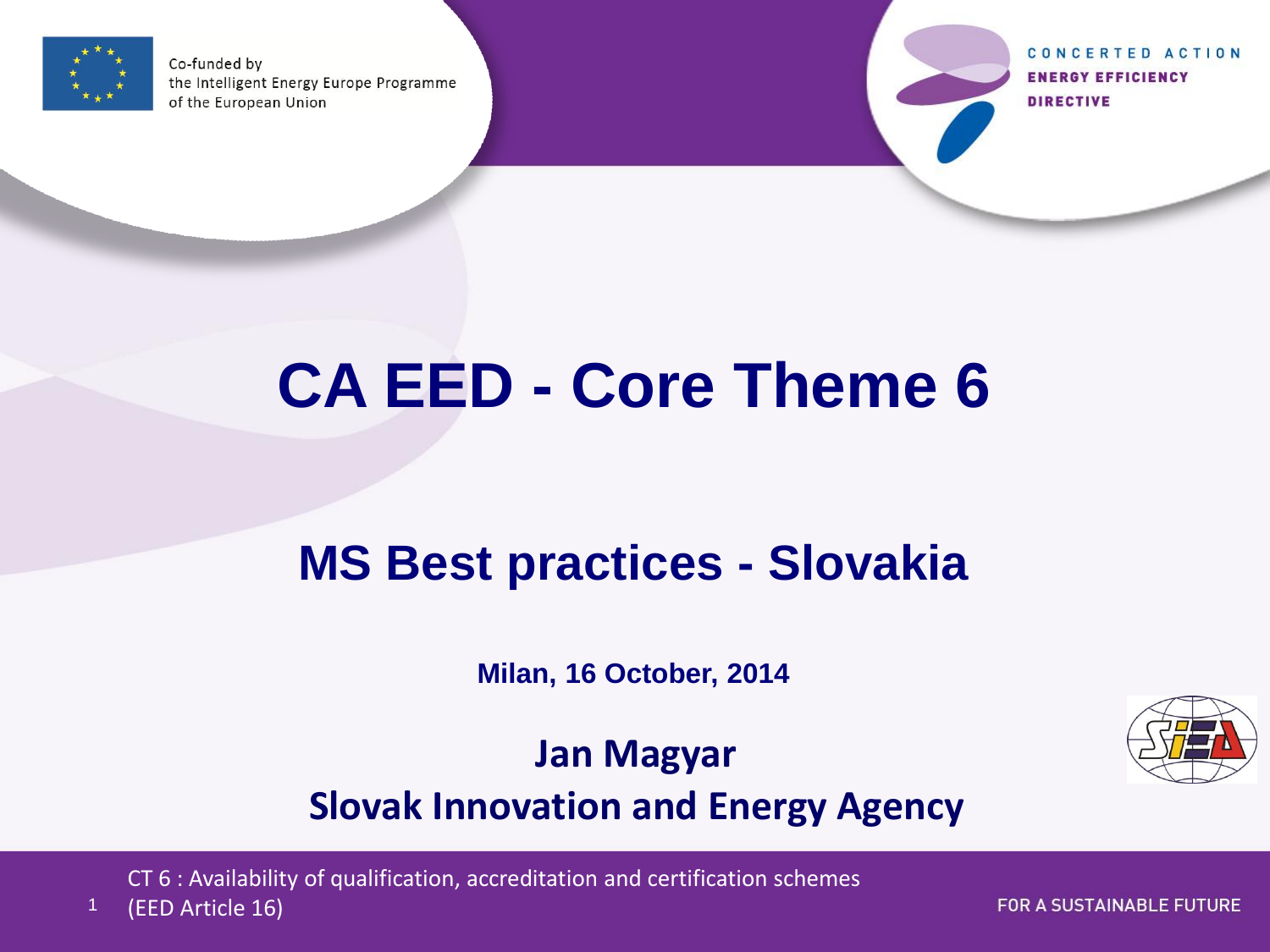

CONCERTED ACTION **ENERGY EFFICIENCY DIRECTIVE** 

#### **Definition of energy services**

**Supporting energy services Guaranteed energy services**

**Energy advisors, providers of services linked to energy delivery ...**

**Energy auditors, Energy Performance Contracting providers ...** 

Providers of energy performance contracting – no practical experience in wider term

Other professions

Energy equipment installers/RES technology installers etc.

CT 6 : Availability of qualification, accreditation and certification schemes

2 (EED Article 16)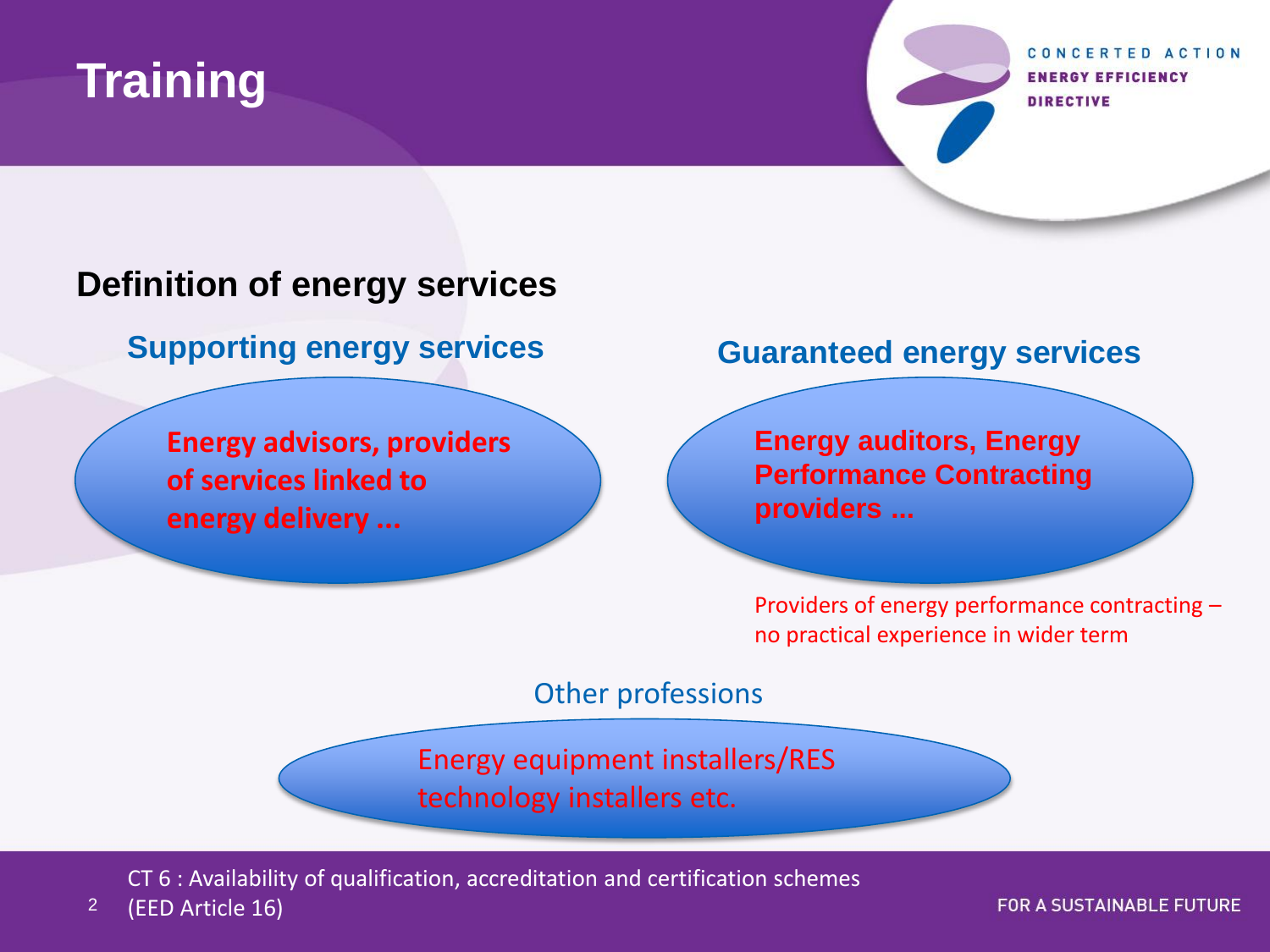### **Training**

CONCERTED ACTION **ENERGY EFFICIENCY DIRECTIVE** 



CT 6 : Availability of qualification, accreditation and certification schemes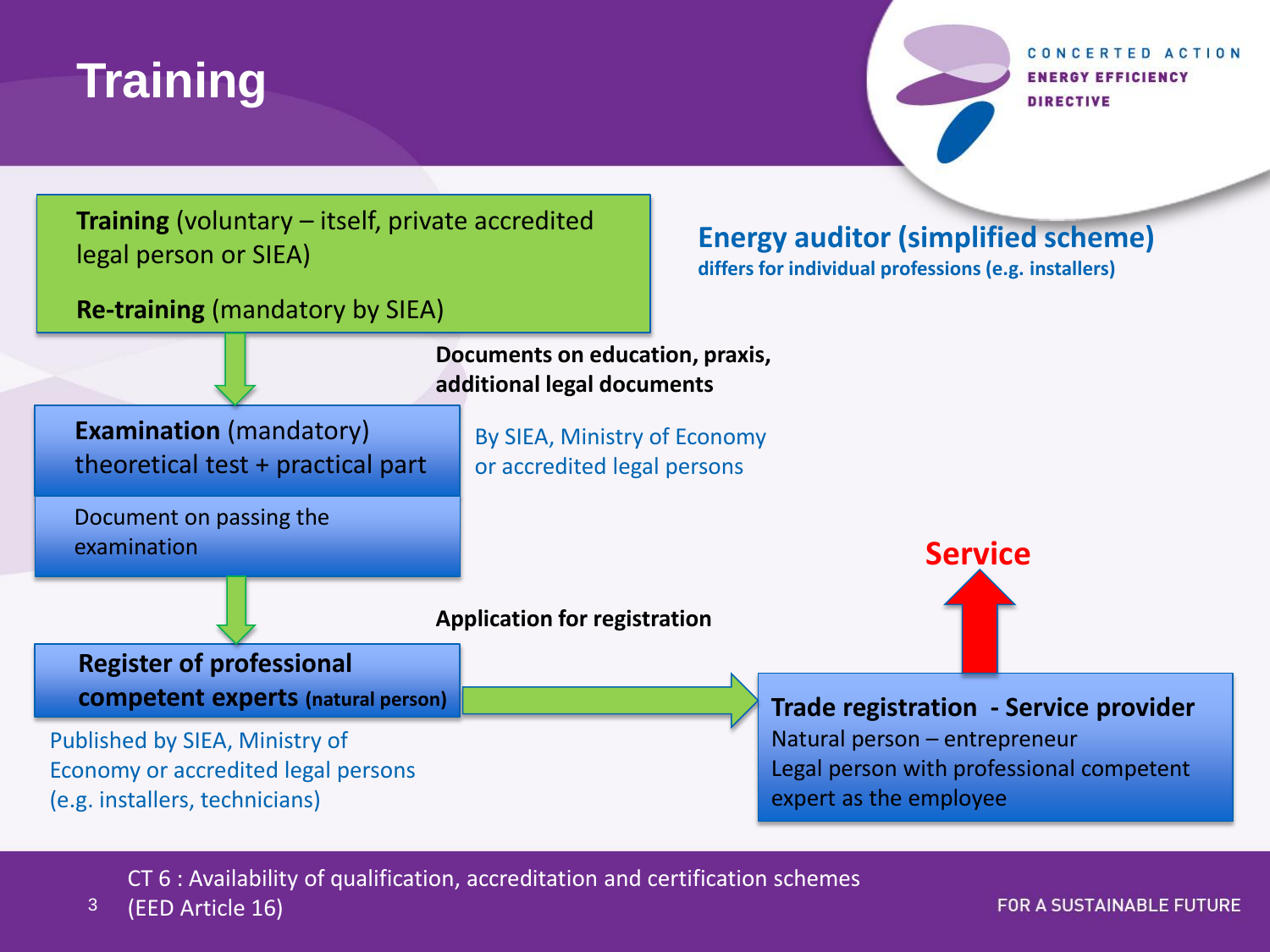**ENERGY EFFICIENCY DIRECTIVE** 

#### **Purpose:**

- **Free market for services incl. energy services and their providers**
	- **Some of energy services coupled with professional competence**
- **Cooperation possible (e.g. CZ – no significant language barrier, similar educational system, similar legislation and regulatory framework),** *in the EU perspective harmonisation is suitable in longer term*
- **SK: Still under discussion – complex issue, no final decision made yet (according the legislation it is possible, but the recognition process is not exactly defined yet)**
- **What is quality energy service? In what case?**
	- **Service provided on commercial base/agreement or results needed for legal requirements or financial instruments (e.g. energy audit)?**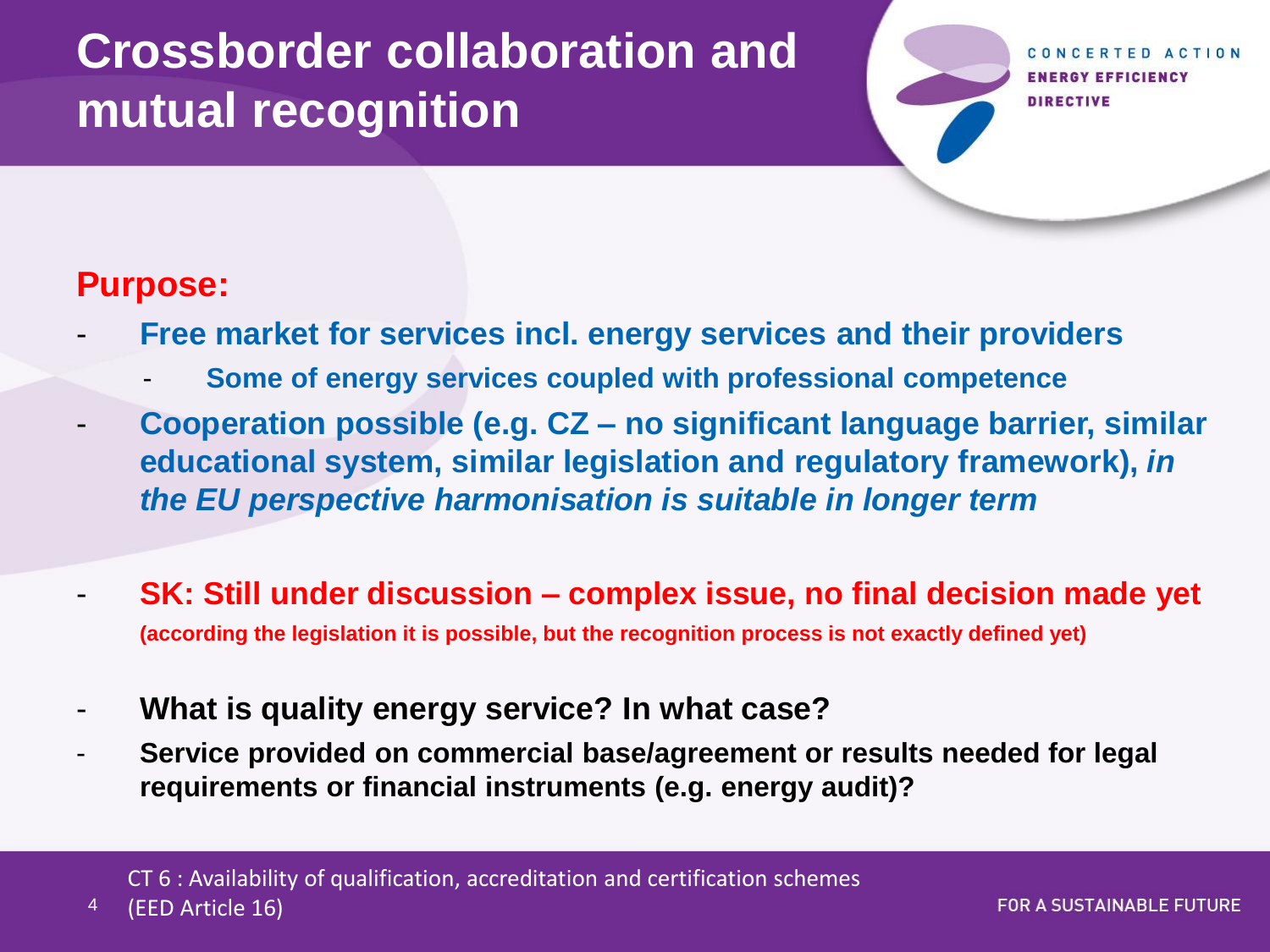**ENERGY EFFICIENCY DIRECTIVE** 

#### **Questions to energy service provider:**

**Able to provide quality service? Has he needed professional competence, education, praxis and skills? Is he familiar with legal requirements, legislation, regulatory framework, safety instructions, required results?**

#### **State authorities – procedures of recognition:**

- **- No registration / registration in special register / examination (partial or full)?**
- **- What is the basis of licence of service provider in his domestic country (differences among countries and also training schemes (state guaranteed / private organised)?**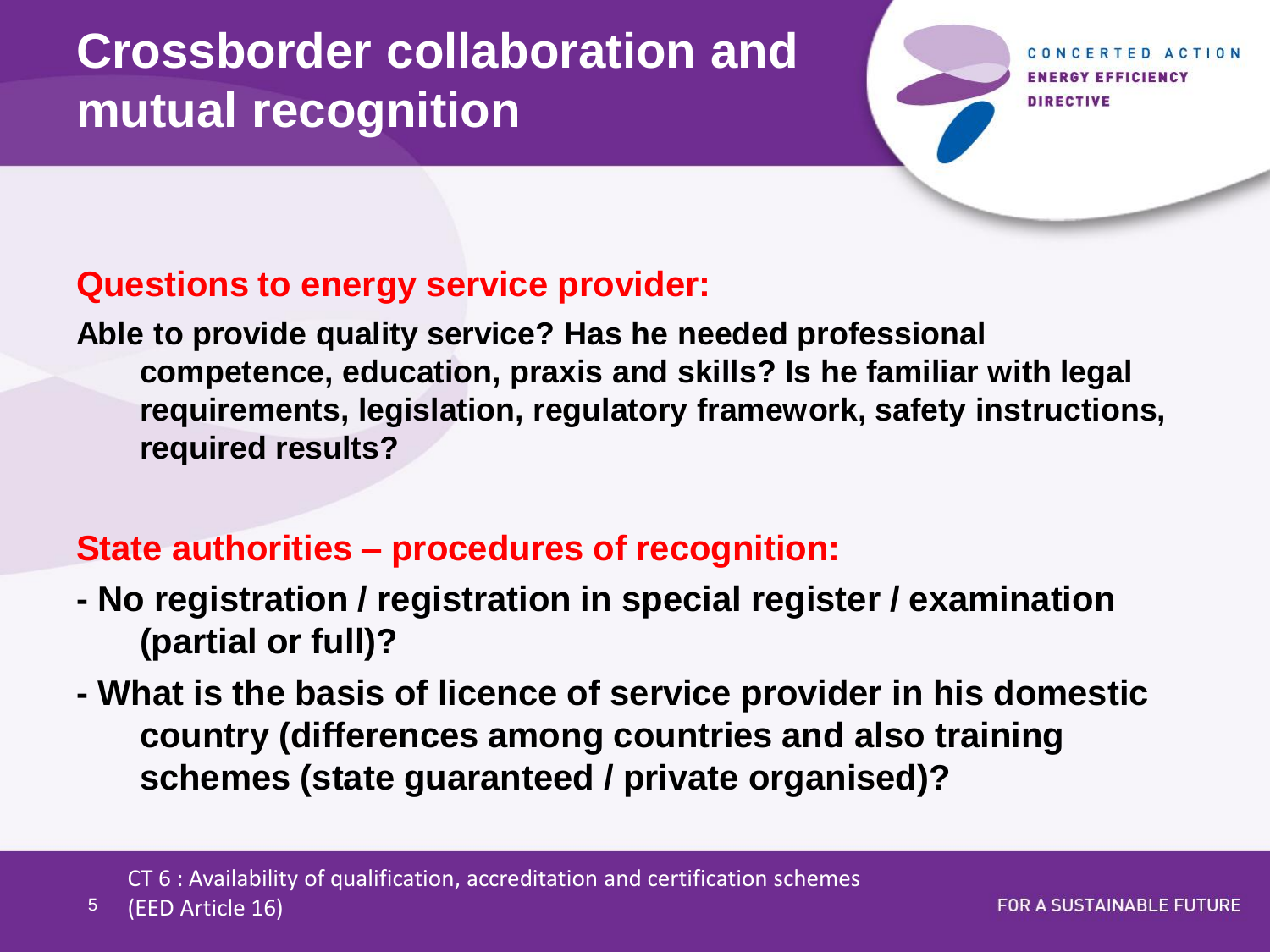**RGY EFFICIENCY DIRECTIVE** 

#### **State authorities – procedures of recognition:**

**Information for service provider in target country – what institution to contact to be recognized?**

**Information needed for state institutions if they want to meet the recognition applicant needs** 

**(which institution to contact in his home country, verified information on his education and accredited scheme and examinations ... information on quality of work of applicant in his home country ... what to do with complaints ...)**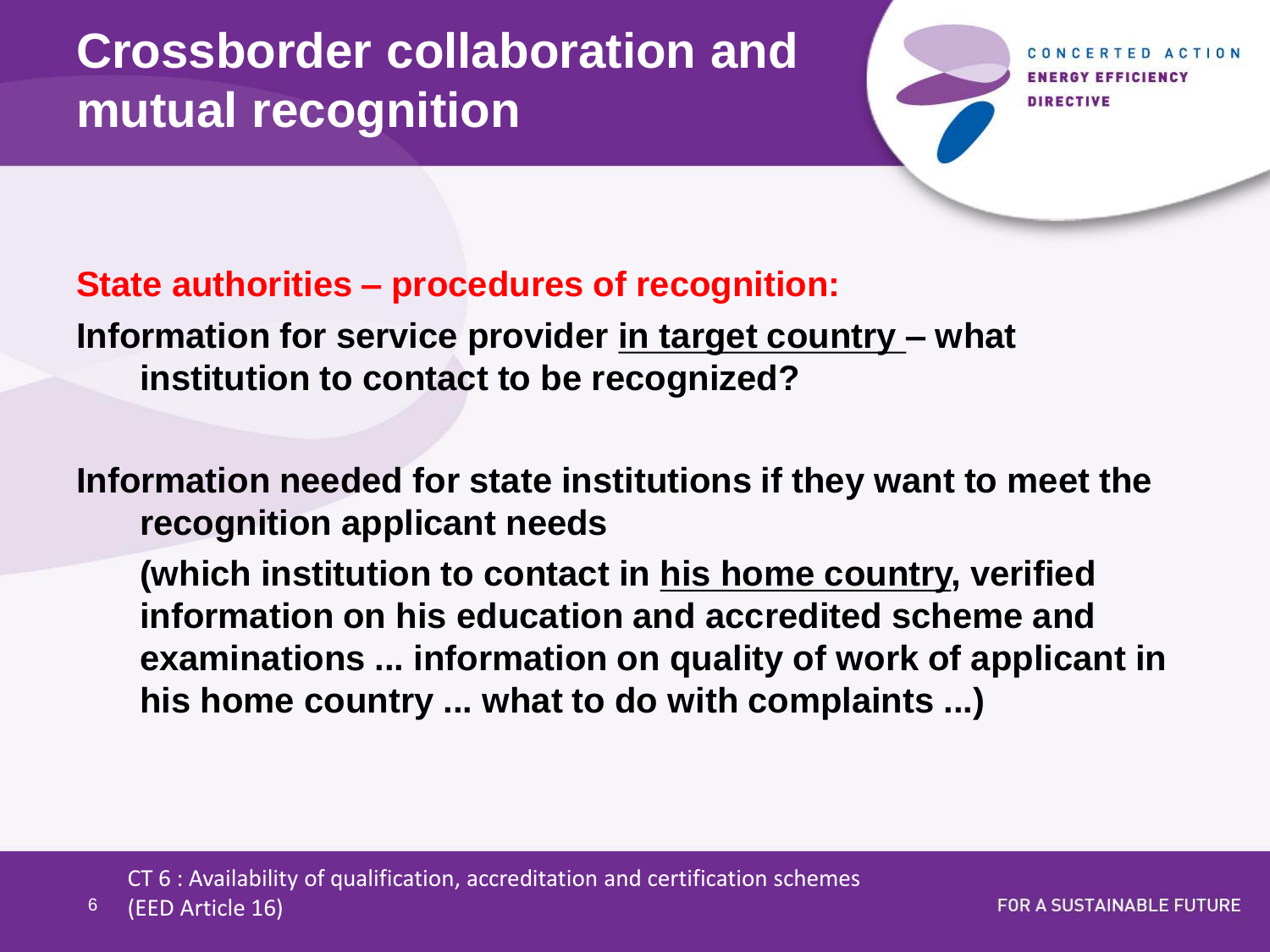**ENERGY EFFICIENCY DIRECTIVE** 

#### **Standardisation**

- **Relation between mandatory energy audits and processes under the EN ISO 50001 / EN ISO 14001**

**One of supporting tools could be a standardisation work e.g. for energy audits it could be used prEN 16247-5 Energy audits - Part 5: Competence of energy auditors**

**(what skills and competencies needed to provide quality energy audit)**

**In-depht analysis at the EU level?**

CT 6 : Availability of qualification, accreditation and certification schemes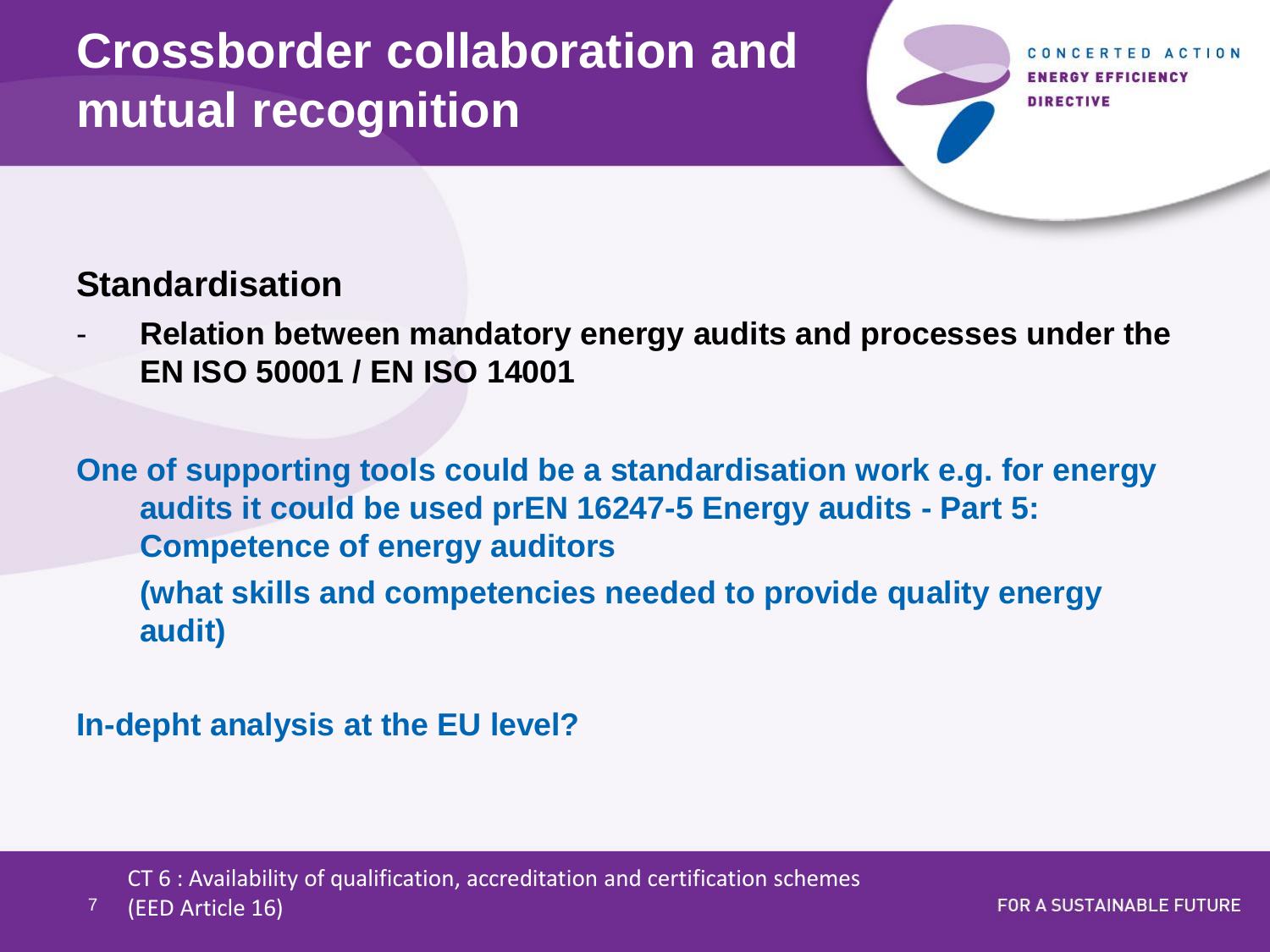### **Attracting the professionals**

RGY EFFICIENCY **DIRECTIVE** 

#### **Purpose:**

- **to provide the quality service**
- **be aware on their duties / needed knowledge and skills**
- **Mandatory for specified activities**
- **Organising the voluntary training and periodic re-training courses (e.g. by SIEA)**
- **Giving the information to customers – public accessible registers**
- **Potential coupling with state support financial mechanisms**
- **(e.g. licensed activity needed for public buildings, EU Structural Funds projects)**
- **Partially refinanced from state support funds**
- **(e.g. voluntary energy audits for SMEs from EE Fund)**

CT 6 : Availability of qualification, accreditation and certification schemes

8 (EED Article 16)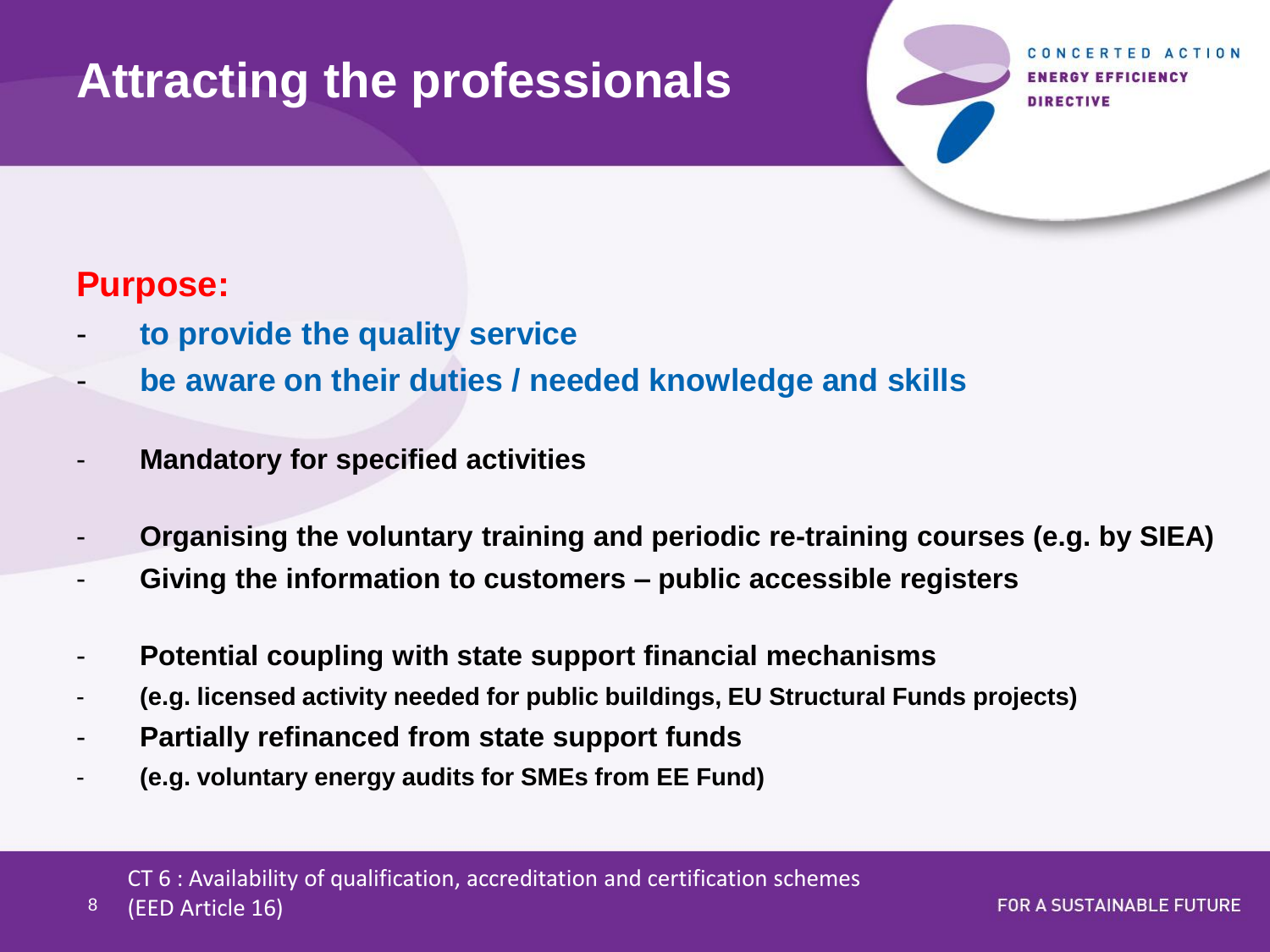### **Information to customers**

**GY EFFICIENCY DIRECTIVE** 

#### **Purpose:**

- **to know what they get/what to ask,**
- **to know what is the content and the results,**
- **to know who can provide the service what they need**
- **Information campaign under the programme "Live with Energy" – by SIEA**
- **Registers are publicly available (Ministry of Economy, links to SIEA website)**
- **SIEA website – energy advice and information to various groups of customers**
- **Organisation of workshops and seminars with targeted audience**
- **Papers in professional and popular magazines and newspapers, TV shots**
- **Targeted publications and leaflets**